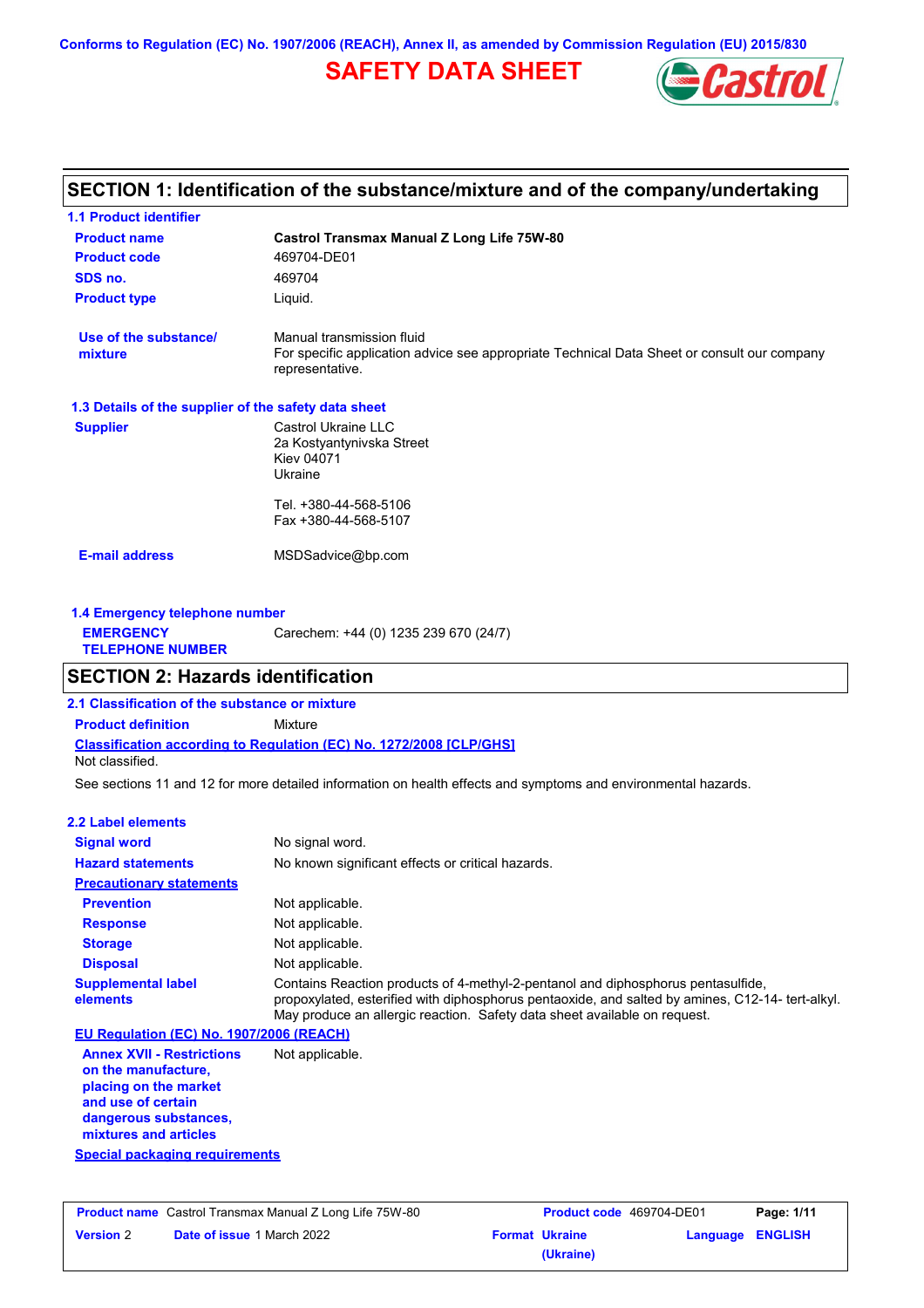# **SECTION 2: Hazards identification**

| <b>Containers to be fitted</b><br>with child-resistant<br>fastenings                                                     | Not applicable.                                                                                               |
|--------------------------------------------------------------------------------------------------------------------------|---------------------------------------------------------------------------------------------------------------|
| <b>Tactile warning of danger</b>                                                                                         | Not applicable.                                                                                               |
| 2.3 Other hazards                                                                                                        |                                                                                                               |
| <b>Results of PBT and vPvB</b><br>assessment                                                                             | Product does not meet the criteria for PBT or vPvB according to Regulation (EC) No. 1907/2006,<br>Annex XIII. |
| <b>Product meets the criteria</b><br>for PBT or vPvB according<br>to Regulation (EC) No.<br><b>1907/2006, Annex XIII</b> | This mixture does not contain any substances that are assessed to be a PBT or a vPvB.                         |
| Other hazards which do<br>not result in classification                                                                   | Defatting to the skin.                                                                                        |

# **SECTION 3: Composition/information on ingredients**

Mixture

### **3.2 Mixtures**

**Product definition**

Synthetic base stock. Proprietary performance additives.

| <b>Product/ingredient</b><br>name                                                                                                                                                    | <b>Identifiers</b>                                                                     |       | $\frac{9}{6}$ | <b>Regulation (EC) No.</b><br>1272/2008 [CLP]                                              | <b>Type</b> |
|--------------------------------------------------------------------------------------------------------------------------------------------------------------------------------------|----------------------------------------------------------------------------------------|-------|---------------|--------------------------------------------------------------------------------------------|-------------|
| Distillates (petroleum), hydrotreated<br>heavy paraffinic                                                                                                                            | REACH #: 01-2119484627-25<br>EC: 265-157-1<br>CAS: 64742-54-7<br>Index: 649-467-00-8   | ≲3    |               | Asp. Tox. 1, H304                                                                          | $[1]$       |
| Distillates (petroleum), solvent-<br>dewaxed heavy paraffinic                                                                                                                        | REACH #: 01-2119471299-27<br>$EC: 265-169-7$<br>CAS: 64742-65-0<br>Index: 649-474-00-6 | ึ ≤3  |               | Asp. Tox. 1, H304                                                                          | [1]         |
| Distillates (petroleum), hydrotreated<br>light paraffinic                                                                                                                            | REACH #: 01-2119487077-29<br>EC: 265-158-7<br>CAS: 64742-55-8<br>Index: 649-468-00-3   | -≤3   |               | Asp. Tox. 1, H304                                                                          | $[1]$       |
| Distillates (petroleum), solvent-<br>dewaxed light paraffinic                                                                                                                        | REACH #: 01-2119480132-48<br>EC: 265-159-2<br>CAS: 64742-56-9<br>Index: 649-469-00-9   | -≤3   |               | Asp. Tox. 1, H304                                                                          | $[1]$       |
| Reaction products of 4-methyl-<br>2-pentanol and diphosphorus<br>pentasulfide, propoxylated, esterified<br>with diphosphorus pentaoxide, and<br>salted by amines, C12-14- tert-alkyl | REACH #: 01-2119493620-38<br>$EC: -$<br>$CAS: -$                                       | $<$ 1 |               | Acute Tox. 4, H302<br>Eye Irrit. 2, H319<br>Skin Sens. 1B, H317<br>Aquatic Chronic 2, H411 | $[1]$       |

**See Section 16 for the full text of the H statements declared above.**

#### **Type**

[1] Substance classified with a health or environmental hazard

[2] Substance with a workplace exposure limit

[3] Substance meets the criteria for PBT according to Regulation (EC) No. 1907/2006, Annex XIII

[4] Substance meets the criteria for vPvB according to Regulation (EC) No. 1907/2006, Annex XIII

[5] Substance of equivalent concern

[6] Additional disclosure due to company policy

Occupational exposure limits, if available, are listed in Section 8.

## **SECTION 4: First aid measures**

### **4.1 Description of first aid measures**

| Eye contact         | contact lenses. Get medical attention.                                                                                                                                                                                                 | In case of contact, immediately flush eyes with plenty of water for at least 15 minutes. Eyelids<br>should be held away from the eyeball to ensure thorough rinsing. Check for and remove any |  |  |
|---------------------|----------------------------------------------------------------------------------------------------------------------------------------------------------------------------------------------------------------------------------------|-----------------------------------------------------------------------------------------------------------------------------------------------------------------------------------------------|--|--|
| <b>Skin contact</b> | Wash skin thoroughly with soap and water or use recognised skin cleanser. Remove<br>contaminated clothing and shoes. Wash clothing before reuse. Clean shoes thoroughly before<br>reuse. Get medical attention if irritation develops. |                                                                                                                                                                                               |  |  |
| <b>Inhalation</b>   | If inhaled, remove to fresh air. Get medical attention if symptoms occur.                                                                                                                                                              |                                                                                                                                                                                               |  |  |
|                     | <b>Product name</b> Castrol Transmax Manual Z Long Life 75W-80<br><b>Product code</b> 469704-DE01<br>Page: 2/11                                                                                                                        |                                                                                                                                                                                               |  |  |
| <b>Version 2</b>    | <b>ENGLISH</b><br><b>Format Ukraine</b><br>Date of issue 1 March 2022<br>Language<br>(Ukraine)                                                                                                                                         |                                                                                                                                                                                               |  |  |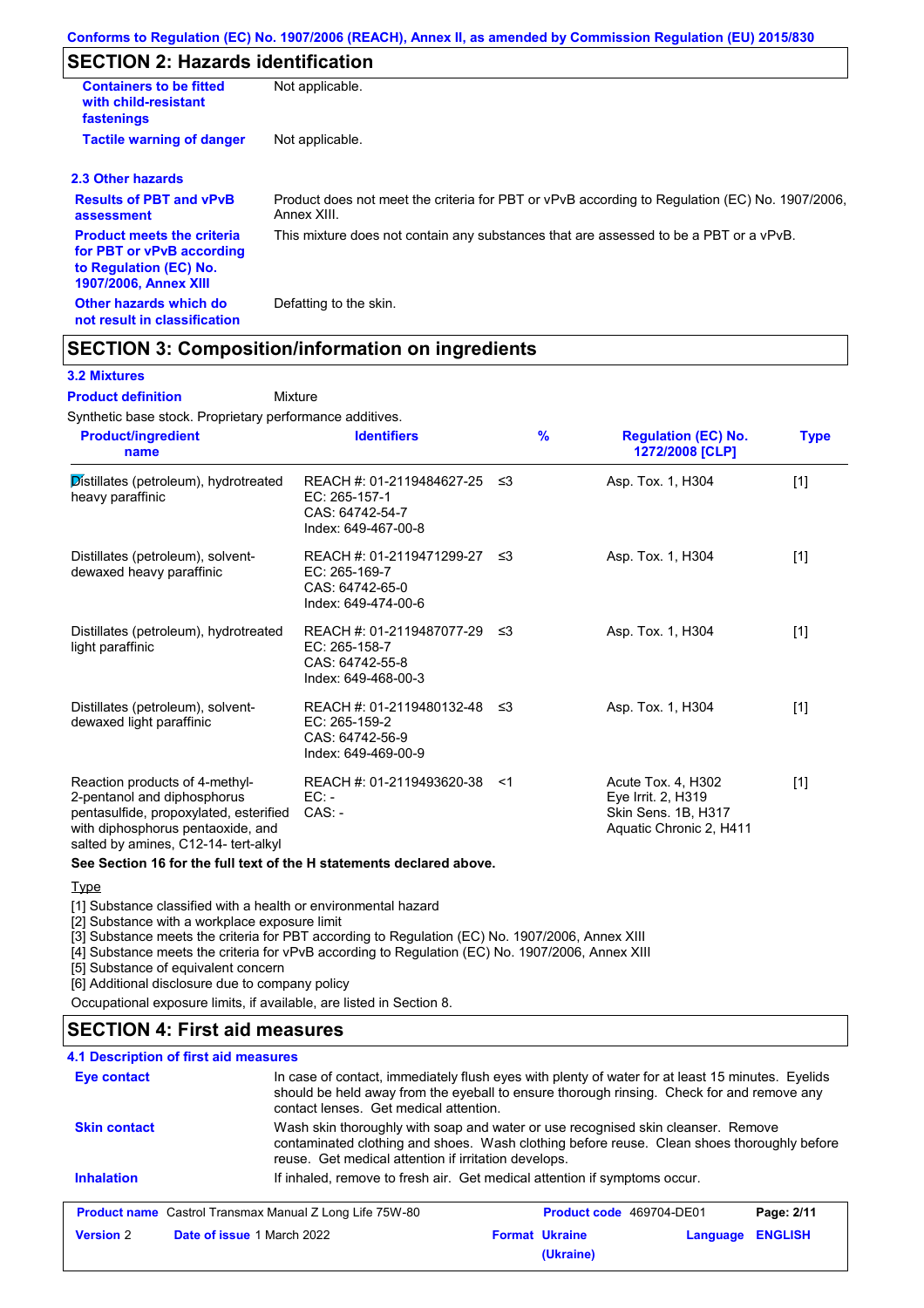| Conforms to Regulation (EC) No. 1907/2006 (REACH), Annex II, as amended by Commission Regulation (EU) 2015/830 |  |  |  |  |
|----------------------------------------------------------------------------------------------------------------|--|--|--|--|
|                                                                                                                |  |  |  |  |

# **SECTION 4: First aid measures**

| SECTION 4. FISL ald measures          |                                                                                                                   |
|---------------------------------------|-------------------------------------------------------------------------------------------------------------------|
| <b>Ingestion</b>                      | Do not induce vomiting unless directed to do so by medical personnel. Get medical attention if<br>symptoms occur. |
| <b>Protection of first-aiders</b>     | No action shall be taken involving any personal risk or without suitable training.                                |
|                                       | 4.2 Most important symptoms and effects, both acute and delayed                                                   |
|                                       | See Section 11 for more detailed information on health effects and symptoms.                                      |
| <b>Potential acute health effects</b> |                                                                                                                   |
| <b>Inhalation</b>                     | Vapour inhalation under ambient conditions is not normally a problem due to low vapour<br>pressure.               |
| <b>Ingestion</b>                      | No known significant effects or critical hazards.                                                                 |
| <b>Skin contact</b>                   | Defatting to the skin. May cause skin dryness and irritation.                                                     |
| Eye contact                           | No known significant effects or critical hazards.                                                                 |
|                                       | Delayed and immediate effects as well as chronic effects from short and long-term exposure                        |
| <b>Inhalation</b>                     | Overexposure to the inhalation of airborne droplets or aerosols may cause irritation of the<br>respiratory tract. |
| <b>Ingestion</b>                      | Ingestion of large quantities may cause nausea and diarrhoea.                                                     |
| <b>Skin contact</b>                   | Prolonged or repeated contact can defat the skin and lead to irritation and/or dermatitis.                        |
| Eye contact                           | Potential risk of transient stinging or redness if accidental eye contact occurs.                                 |

### **4.3 Indication of any immediate medical attention and special treatment needed**

**Notes to physician** Treatment should in general be symptomatic and directed to relieving any effects.

## **SECTION 5: Firefighting measures**

| 5.1 Extinguishing media                                                                                                                                             |                                                                                                                                                                                                                                                                                                                                                                   |  |
|---------------------------------------------------------------------------------------------------------------------------------------------------------------------|-------------------------------------------------------------------------------------------------------------------------------------------------------------------------------------------------------------------------------------------------------------------------------------------------------------------------------------------------------------------|--|
| <b>Suitable extinguishing</b><br>media                                                                                                                              | In case of fire, use foam, dry chemical or carbon dioxide extinguisher or spray.                                                                                                                                                                                                                                                                                  |  |
| <b>Unsuitable extinguishing</b><br>Do not use water jet. The use of a water jet may cause the fire to spread by splashing the<br>burning product.<br>media          |                                                                                                                                                                                                                                                                                                                                                                   |  |
| 5.2 Special hazards arising from the substance or mixture                                                                                                           |                                                                                                                                                                                                                                                                                                                                                                   |  |
| <b>Hazards from the</b><br>substance or mixture                                                                                                                     | In a fire or if heated, a pressure increase will occur and the container may burst.                                                                                                                                                                                                                                                                               |  |
| <b>Hazardous combustion</b><br>Combustion products may include the following:<br>carbon oxides (CO, CO <sub>2</sub> ) (carbon monoxide, carbon dioxide)<br>products |                                                                                                                                                                                                                                                                                                                                                                   |  |
| 5.3 Advice for firefighters                                                                                                                                         |                                                                                                                                                                                                                                                                                                                                                                   |  |
| <b>Special precautions for</b><br>fire-fighters                                                                                                                     | No action shall be taken involving any personal risk or without suitable training. Promptly<br>isolate the scene by removing all persons from the vicinity of the incident if there is a fire.                                                                                                                                                                    |  |
| <b>Special protective</b><br>equipment for fire-fighters                                                                                                            | Fire-fighters should wear appropriate protective equipment and self-contained breathing<br>apparatus (SCBA) with a full face-piece operated in positive pressure mode. Clothing for fire-<br>fighters (including helmets, protective boots and gloves) conforming to European standard EN<br>469 will provide a basic level of protection for chemical incidents. |  |

## **SECTION 6: Accidental release measures**

#### **6.2 Environmental precautions** Avoid dispersal of spilt material and runoff and contact with soil, waterways, drains and sewers. Inform the relevant authorities if the product has caused environmental pollution (sewers, waterways, soil or air). **6.1 Personal precautions, protective equipment and emergency procedures For non-emergency personnel For emergency responders** No action shall be taken involving any personal risk or without suitable training. Evacuate surrounding areas. Keep unnecessary and unprotected personnel from entering. Do not touch or walk through spilt material. Floors may be slippery; use care to avoid falling. Put on appropriate personal protective equipment. If specialised clothing is required to deal with the spillage, take note of any information in Section 8 on suitable and unsuitable materials. See also the information in "For nonemergency personnel".

### **6.3 Methods and material for containment and cleaning up**

|                  | <b>Product name</b> Castrol Transmax Manual Z Long Life 75W-80 | <b>Product code</b> 469704-DE01 |                         | Page: 3/11 |
|------------------|----------------------------------------------------------------|---------------------------------|-------------------------|------------|
| <b>Version 2</b> | <b>Date of issue 1 March 2022</b>                              | <b>Format Ukraine</b>           | <b>Language ENGLISH</b> |            |
|                  |                                                                | (Ukraine)                       |                         |            |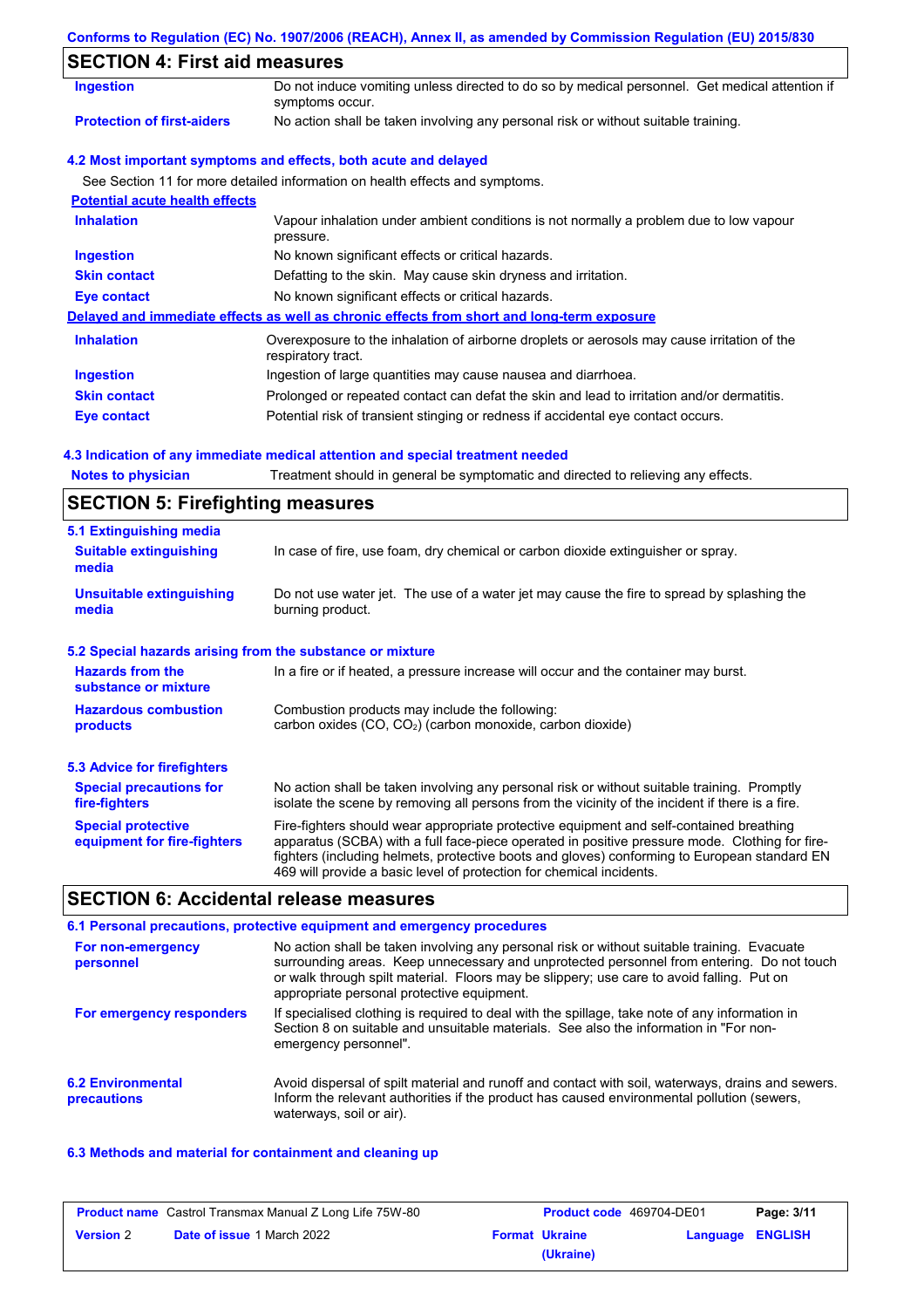## **SECTION 6: Accidental release measures**

| <b>Small spill</b>                        | Stop leak if without risk. Move containers from spill area. Absorb with an inert material and<br>place in an appropriate waste disposal container. Dispose of via a licensed waste disposal<br>contractor.                                                                                                                                                                                     |
|-------------------------------------------|------------------------------------------------------------------------------------------------------------------------------------------------------------------------------------------------------------------------------------------------------------------------------------------------------------------------------------------------------------------------------------------------|
| Large spill                               | Stop leak if without risk. Move containers from spill area. Prevent entry into sewers, water<br>courses, basements or confined areas. Contain and collect spillage with non-combustible,<br>absorbent material e.g. sand, earth, vermiculite or diatomaceous earth and place in container<br>for disposal according to local regulations. Dispose of via a licensed waste disposal contractor. |
| 6.4 Reference to other<br><b>sections</b> | See Section 1 for emergency contact information.<br>See Section 5 for firefighting measures.<br>See Section 8 for information on appropriate personal protective equipment.<br>See Section 12 for environmental precautions.<br>See Section 13 for additional waste treatment information.                                                                                                     |

## **SECTION 7: Handling and storage**

| 7.1 Precautions for safe handling                                             |                                                                                                                                                                                                                                                                                                                                                                                                                                                                                          |
|-------------------------------------------------------------------------------|------------------------------------------------------------------------------------------------------------------------------------------------------------------------------------------------------------------------------------------------------------------------------------------------------------------------------------------------------------------------------------------------------------------------------------------------------------------------------------------|
| <b>Protective measures</b>                                                    | Put on appropriate personal protective equipment.                                                                                                                                                                                                                                                                                                                                                                                                                                        |
| <b>Advice on general</b><br>occupational hygiene                              | Eating, drinking and smoking should be prohibited in areas where this material is handled.<br>stored and processed. Wash thoroughly after handling. Remove contaminated clothing and<br>protective equipment before entering eating areas. See also Section 8 for additional<br>information on hygiene measures.                                                                                                                                                                         |
| 7.2 Conditions for safe<br>storage, including any<br><i>incompatibilities</i> | Store in accordance with local requlations. Store in a dry, cool and well-ventilated area, away<br>from incompatible materials (see Section 10). Keep away from heat and direct sunlight. Keep<br>container tightly closed and sealed until ready for use. Containers that have been opened must<br>be carefully resealed and kept upright to prevent leakage. Store and use only in equipment/<br>containers designed for use with this product. Do not store in unlabelled containers. |
| <b>Not suitable</b>                                                           | Prolonged exposure to elevated temperature                                                                                                                                                                                                                                                                                                                                                                                                                                               |

## **SECTION 8: Exposure controls/personal protection**

### **8.1 Control parameters**

### **Occupational exposure limits**

No exposure limit value known.

Whilst specific OELs for certain components may be shown in this section, other components may be present in any mist, vapour or dust produced. Therefore, the specific OELs may not be applicable to the product as a whole and are provided for guidance only.

**Recommended monitoring procedures**

If this product contains ingredients with exposure limits, personal, workplace atmosphere or biological monitoring may be required to determine the effectiveness of the ventilation or other control measures and/or the necessity to use respiratory protective equipment. Reference should be made to monitoring standards, such as the following: European Standard EN 689 (Workplace atmospheres - Guidance for the assessment of exposure by inhalation to chemical agents for comparison with limit values and measurement strategy) European Standard EN 14042 (Workplace atmospheres - Guide for the application and use of procedures for the assessment of exposure to chemical and biological agents) European Standard EN 482 (Workplace atmospheres - General requirements for the performance of procedures for the measurement of chemical agents) Reference to national guidance documents for methods for the determination of hazardous substances will also be required.

### **Derived No Effect Level**

No DNELs/DMELs available.

### **Predicted No Effect Concentration**

No PNECs available

### **8.2 Exposure controls**

| <b>Appropriate engineering</b><br><b>controls</b> | Provide exhaust ventilation or other engineering controls to keep the relevant airborne<br>concentrations below their respective occupational exposure limits.                                                                                                                                        |
|---------------------------------------------------|-------------------------------------------------------------------------------------------------------------------------------------------------------------------------------------------------------------------------------------------------------------------------------------------------------|
|                                                   | All activities involving chemicals should be assessed for their risks to health, to ensure                                                                                                                                                                                                            |
|                                                   | exposures are adequately controlled. Personal protective equipment should only be considered                                                                                                                                                                                                          |
|                                                   | after other forms of control measures (e.g. engineering controls) have been suitably evaluated.                                                                                                                                                                                                       |
|                                                   | Personal protective equipment should conform to appropriate standards, be suitable for use, be                                                                                                                                                                                                        |
|                                                   | kept in good condition and properly maintained.                                                                                                                                                                                                                                                       |
|                                                   | Your supplier of personal protective equipment should be consulted for advice on selection and<br>appropriate standards. For further information contact your national organisation for standards.<br>The final choice of protective equipment will depend upon a risk assessment. It is important to |
|                                                   |                                                                                                                                                                                                                                                                                                       |

|                  | <b>Product name</b> Castrol Transmax Manual Z Long Life 75W-80 | <b>Product code</b> 469704-DE01 |                  | Page: 4/11 |
|------------------|----------------------------------------------------------------|---------------------------------|------------------|------------|
| <b>Version 2</b> | <b>Date of issue 1 March 2022</b>                              | <b>Format Ukraine</b>           | Language ENGLISH |            |
|                  |                                                                | (Ukraine)                       |                  |            |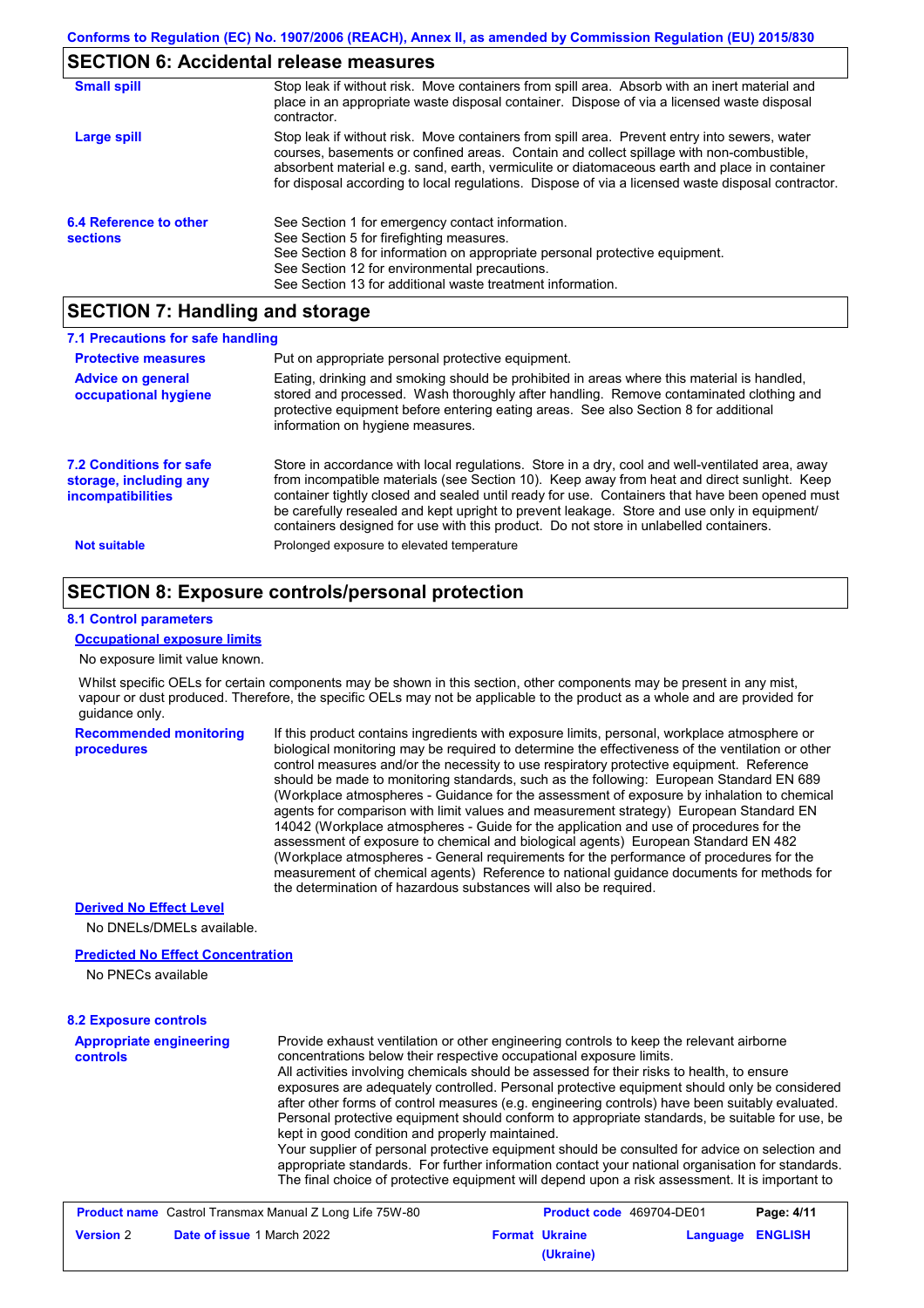## **SECTION 8: Exposure controls/personal protection**

**Hand protection** In case of insufficient ventilation, wear suitable respiratory equipment. The correct choice of respiratory protection depends upon the chemicals being handled, the conditions of work and use, and the condition of the respiratory equipment. Safety procedures should be developed for each intended application. Respiratory protection equipment should therefore be chosen in consultation with the supplier/manufacturer and with a full assessment of the working conditions. **General Information:** Because specific work environments and material handling practices vary, safety procedures should be developed for each intended application. The correct choice of protective gloves depends upon the chemicals being handled, and the conditions of work and use. Most gloves provide protection for only a limited time before they must be discarded and replaced (even the best chemically resistant gloves will break down after repeated chemical exposures). Gloves should be chosen in consultation with the supplier / manufacturer and taking account of a full assessment of the working conditions. Recommended: Nitrile gloves. **Breakthrough time:** Breakthrough time data are generated by glove manufacturers under laboratory test conditions and represent how long a glove can be expected to provide effective permeation resistance. It is important when following breakthrough time recommendations that actual workplace conditions are taken into account. Always consult with your glove supplier for up-to-date technical information on breakthrough times for the recommended glove type. Our recommendations on the selection of gloves are as follows: Continuous contact: Gloves with a minimum breakthrough time of 240 minutes, or >480 minutes if suitable gloves can be obtained. If suitable gloves are not available to offer that level of protection, gloves with shorter breakthrough times may be acceptable as long as appropriate glove maintenance and replacement regimes are determined and adhered to. Short-term / splash protection: Recommended breakthrough times as above. It is recognised that for short-term, transient exposures, gloves with shorter breakthrough times may commonly be used. Therefore, appropriate maintenance and replacement regimes must be determined and rigorously followed. **Glove Thickness:** For general applications, we recommend gloves with a thickness typically greater than 0.35 mm. It should be emphasised that glove thickness is not necessarily a good predictor of glove resistance to a specific chemical, as the permeation efficiency of the glove will be dependent on the exact composition of the glove material. Therefore, glove selection should also be based on consideration of the task requirements and knowledge of breakthrough times. Glove thickness may also vary depending on the glove manufacturer, the glove type and the glove model. Therefore, the manufacturers' technical data should always be taken into account to ensure selection of the most appropriate glove for the task. Note: Depending on the activity being conducted, gloves of varying thickness may be required for specific tasks. For example: • Thinner gloves (down to 0.1 mm or less) may be required where a high degree of manual dexterity is needed. However, these gloves are only likely to give short duration protection and would normally be just for single use applications, then disposed of. • Thicker gloves (up to 3 mm or more) may be required where there is a mechanical (as well as a chemical) risk i.e. where there is abrasion or puncture potential. **Eye/face protection** Safety glasses with side shields. **Respiratory protection Skin protection** ensure that all items of personal protective equipment are compatible. Wash hands, forearms and face thoroughly after handling chemical products, before eating, smoking and using the lavatory and at the end of the working period. Ensure that eyewash stations and safety showers are close to the workstation location. **Hygiene measures Individual protection measures**

|                  | <b>Product name</b> Castrol Transmax Manual Z Long Life 75W-80 | <b>Product code</b> 469704-DE01 |                  | Page: 5/11 |
|------------------|----------------------------------------------------------------|---------------------------------|------------------|------------|
| <b>Version 2</b> | <b>Date of issue 1 March 2022</b>                              | <b>Format Ukraine</b>           | Language ENGLISH |            |
|                  |                                                                | (Ukraine)                       |                  |            |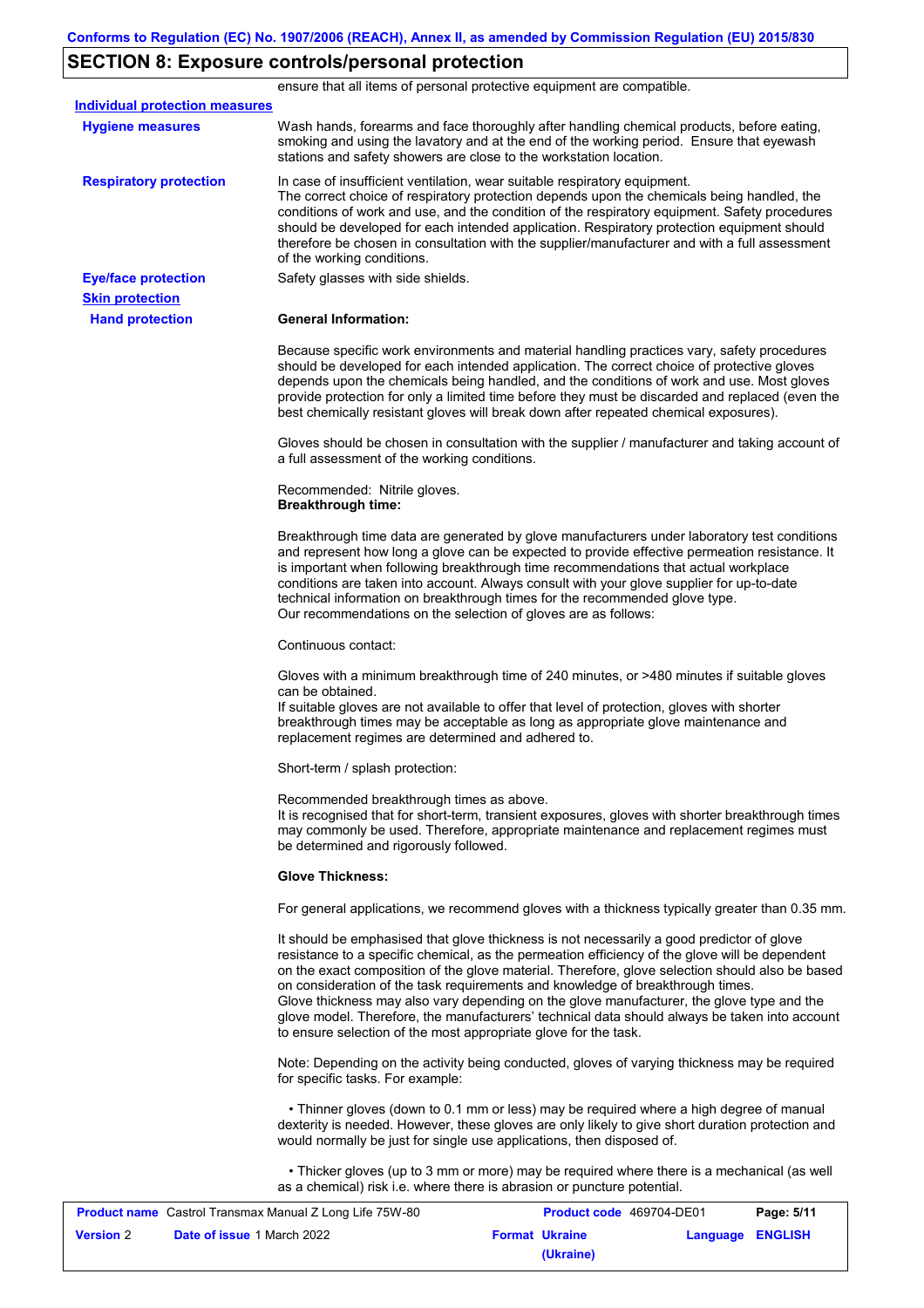# **SECTION 8: Exposure controls/personal protection**

| <b>Skin and body</b>                             | Use of protective clothing is good industrial practice.<br>Personal protective equipment for the body should be selected based on the task being<br>performed and the risks involved and should be approved by a specialist before handling this<br>product.<br>Cotton or polyester/cotton overalls will only provide protection against light superficial<br>contamination that will not soak through to the skin. Overalls should be laundered on a regular<br>basis. When the risk of skin exposure is high (e.g. when cleaning up spillages or if there is a<br>risk of splashing) then chemical resistant aprons and/or impervious chemical suits and boots<br>will be required. |
|--------------------------------------------------|---------------------------------------------------------------------------------------------------------------------------------------------------------------------------------------------------------------------------------------------------------------------------------------------------------------------------------------------------------------------------------------------------------------------------------------------------------------------------------------------------------------------------------------------------------------------------------------------------------------------------------------------------------------------------------------|
| <b>Refer to standards:</b>                       | Respiratory protection: EN 529<br>Gloves: EN 420, EN 374<br>Eye protection: EN 166<br>Filtering half-mask: EN 149<br>Filtering half-mask with valve: EN 405<br>Half-mask: EN 140 plus filter<br>Full-face mask: EN 136 plus filter<br>Particulate filters: EN 143<br>Gas/combined filters: EN 14387                                                                                                                                                                                                                                                                                                                                                                                   |
| <b>Environmental exposure</b><br><b>controls</b> | Emissions from ventilation or work process equipment should be checked to ensure they<br>comply with the requirements of environmental protection legislation. In some cases, fume<br>scrubbers, filters or engineering modifications to the process equipment will be necessary to<br>reduce emissions to acceptable levels.                                                                                                                                                                                                                                                                                                                                                         |

# **SECTION 9: Physical and chemical properties**

| 9.1 Information on basic physical and chemical properties |                                                                 |
|-----------------------------------------------------------|-----------------------------------------------------------------|
| <b>Appearance</b>                                         |                                                                 |
| <b>Physical state</b>                                     | Liquid.                                                         |
| <b>Colour</b>                                             | Blue.                                                           |
| <b>Odour</b>                                              | Not available.                                                  |
| <b>Odour threshold</b>                                    | Not available.                                                  |
| pH                                                        | Not applicable.                                                 |
| <b>Melting point/freezing point</b>                       | Not available.                                                  |
| Initial boiling point and boiling<br>range                | Not available.                                                  |
| <b>Pour point</b>                                         | $-57^{\circ}$ C                                                 |
| <b>Flash point</b>                                        | Open cup: >180°C (>356°F) [Cleveland]                           |
| <b>Evaporation rate</b>                                   | Not available.                                                  |
| <b>Flammability (solid, gas)</b>                          | Not available.                                                  |
| <b>Upper/lower flammability or</b><br>explosive limits    | Not available.                                                  |
| <b>Vapour pressure</b>                                    | Not available.                                                  |
| <b>Vapour density</b>                                     | Not available.                                                  |
| <b>Relative density</b>                                   | Not available.                                                  |
| <b>Density</b>                                            | <1000 kg/m <sup>3</sup> (<1 g/cm <sup>3</sup> ) at 15°C         |
| <b>Solubility(ies)</b>                                    | insoluble in water.                                             |
| <b>Partition coefficient: n-octanol/</b><br>water         | Mot applicable.                                                 |
| <b>Auto-ignition temperature</b>                          | Not available.                                                  |
| <b>Decomposition temperature</b>                          | Not available.                                                  |
| <b>Viscosity</b>                                          | Kinematic: 53.9 mm <sup>2</sup> /s (53.9 cSt) at $40^{\circ}$ C |
|                                                           | Kinematic: 9 mm <sup>2</sup> /s (9 cSt) at 100°C                |
| <b>Explosive properties</b>                               | Not available.                                                  |

## **9.2 Other information**

No additional information.

| <b>Product name</b> Castrol Transmax Manual Z Long Life 75W-80 |                                   | <b>Product code</b> 469704-DE01 |                       | Page: 6/11       |  |
|----------------------------------------------------------------|-----------------------------------|---------------------------------|-----------------------|------------------|--|
| <b>Version 2</b>                                               | <b>Date of issue 1 March 2022</b> |                                 | <b>Format Ukraine</b> | Language ENGLISH |  |
|                                                                |                                   |                                 | (Ukraine)             |                  |  |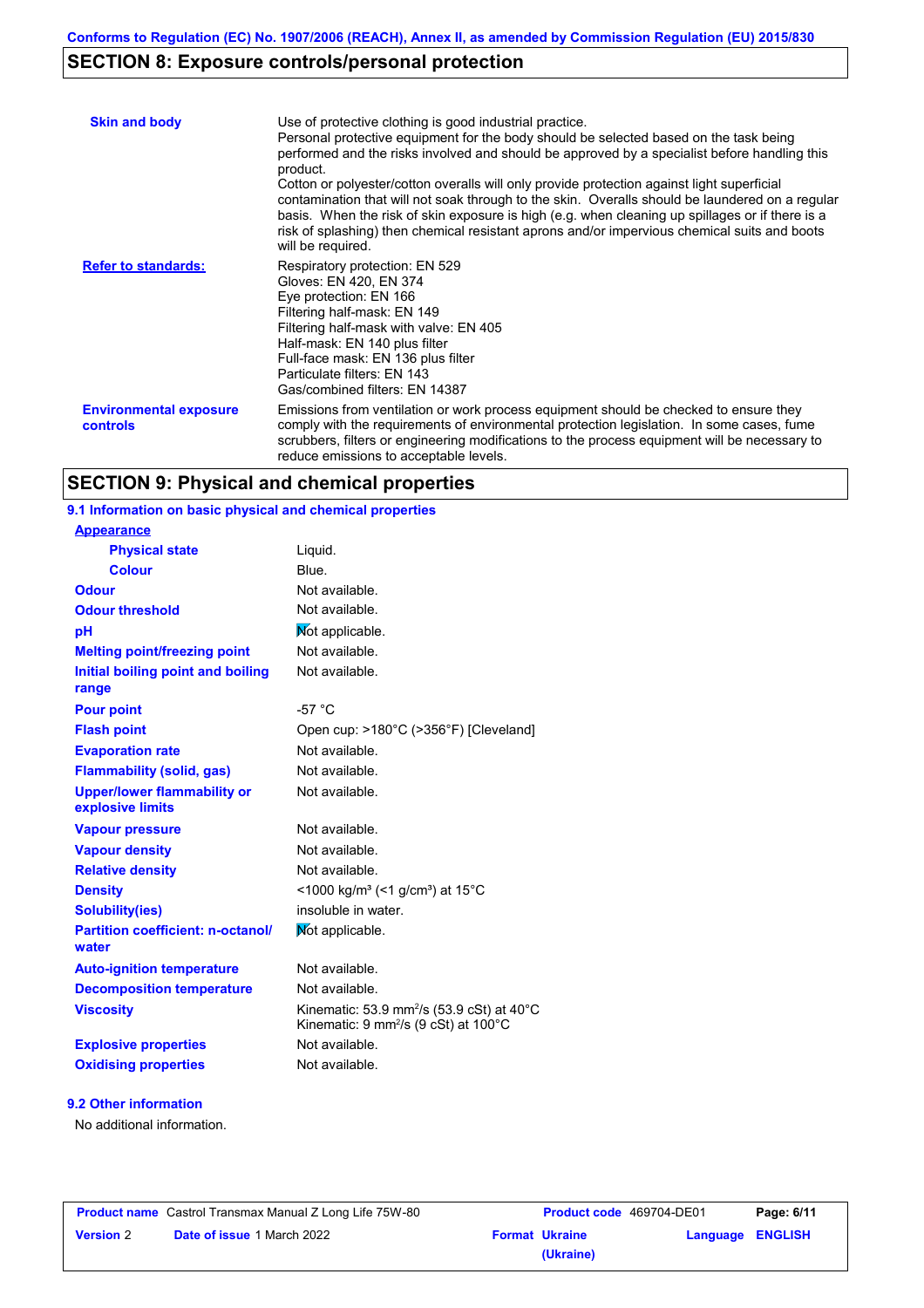| <b>SECTION 10: Stability and reactivity</b>       |                                                                                                                                                                         |  |
|---------------------------------------------------|-------------------------------------------------------------------------------------------------------------------------------------------------------------------------|--|
| <b>10.1 Reactivity</b>                            | No specific test data available for this product. Refer to Conditions to avoid and Incompatible<br>materials for additional information.                                |  |
| <b>10.2 Chemical stability</b>                    | The product is stable.                                                                                                                                                  |  |
| <b>10.3 Possibility of</b><br>hazardous reactions | Under normal conditions of storage and use, hazardous reactions will not occur.<br>Under normal conditions of storage and use, hazardous polymerisation will not occur. |  |
| <b>10.4 Conditions to avoid</b>                   | Avoid all possible sources of ignition (spark or flame).                                                                                                                |  |
| 10.5 Incompatible materials                       | Reactive or incompatible with the following materials: oxidising materials.                                                                                             |  |
| <b>10.6 Hazardous</b><br>decomposition products   | Under normal conditions of storage and use, hazardous decomposition products should not be<br>produced.                                                                 |  |
|                                                   |                                                                                                                                                                         |  |

# **SECTION 11: Toxicological information**

## **11.1 Information on toxicological effects**

## **Acute toxicity estimates**

 $\mathsf{r}$ 

| <b>Product/ingredient name</b>                                                                                                                                                   |                                                                                                                   | Oral (mg/<br>kg)                                                                                                            | <b>Dermal</b><br>(mg/kg) | <b>Inhalation</b><br>(gases)<br>(ppm) | <b>Inhalation</b><br>(vapours)<br>(mg/l) | <b>Inhalation</b><br>(dusts)<br>and mists)<br>(mg/l) |
|----------------------------------------------------------------------------------------------------------------------------------------------------------------------------------|-------------------------------------------------------------------------------------------------------------------|-----------------------------------------------------------------------------------------------------------------------------|--------------------------|---------------------------------------|------------------------------------------|------------------------------------------------------|
| Reaction products of 4-methyl-2-pentanol and<br>diphosphorus pentasulfide, propoxylated, esterified<br>with diphosphorus pentaoxide, and salted by<br>amines, C12-14- tert-alkyl |                                                                                                                   | 500                                                                                                                         | N/A                      | N/A                                   | N/A                                      | N/A                                                  |
| <b>Information on likely</b><br>routes of exposure                                                                                                                               | Routes of entry anticipated: Dermal, Inhalation.                                                                  |                                                                                                                             |                          |                                       |                                          |                                                      |
| <b>Potential acute health effects</b>                                                                                                                                            |                                                                                                                   |                                                                                                                             |                          |                                       |                                          |                                                      |
| <b>Inhalation</b>                                                                                                                                                                | Vapour inhalation under ambient conditions is not normally a problem due to low vapour<br>pressure.               |                                                                                                                             |                          |                                       |                                          |                                                      |
| <b>Ingestion</b>                                                                                                                                                                 | No known significant effects or critical hazards.                                                                 |                                                                                                                             |                          |                                       |                                          |                                                      |
| <b>Skin contact</b>                                                                                                                                                              | Defatting to the skin. May cause skin dryness and irritation.                                                     |                                                                                                                             |                          |                                       |                                          |                                                      |
| <b>Eye contact</b>                                                                                                                                                               |                                                                                                                   | No known significant effects or critical hazards.                                                                           |                          |                                       |                                          |                                                      |
| Symptoms related to the physical, chemical and toxicological characteristics                                                                                                     |                                                                                                                   |                                                                                                                             |                          |                                       |                                          |                                                      |
| <b>Inhalation</b>                                                                                                                                                                |                                                                                                                   | May be harmful by inhalation if exposure to vapour, mists or fumes resulting from thermal<br>decomposition products occurs. |                          |                                       |                                          |                                                      |
| <b>Ingestion</b>                                                                                                                                                                 | No specific data.                                                                                                 |                                                                                                                             |                          |                                       |                                          |                                                      |
| <b>Skin contact</b>                                                                                                                                                              | Adverse symptoms may include the following:<br>irritation<br>dryness<br>cracking                                  |                                                                                                                             |                          |                                       |                                          |                                                      |
| <b>Eye contact</b>                                                                                                                                                               | No specific data.                                                                                                 |                                                                                                                             |                          |                                       |                                          |                                                      |
| Delayed and immediate effects as well as chronic effects from short and long-term exposure                                                                                       |                                                                                                                   |                                                                                                                             |                          |                                       |                                          |                                                      |
| <b>Inhalation</b>                                                                                                                                                                | Overexposure to the inhalation of airborne droplets or aerosols may cause irritation of the<br>respiratory tract. |                                                                                                                             |                          |                                       |                                          |                                                      |
| <b>Ingestion</b>                                                                                                                                                                 |                                                                                                                   | Ingestion of large quantities may cause nausea and diarrhoea.                                                               |                          |                                       |                                          |                                                      |
| <b>Skin contact</b>                                                                                                                                                              | Prolonged or repeated contact can defat the skin and lead to irritation and/or dermatitis.                        |                                                                                                                             |                          |                                       |                                          |                                                      |
| <b>Eye contact</b>                                                                                                                                                               | Potential risk of transient stinging or redness if accidental eye contact occurs.                                 |                                                                                                                             |                          |                                       |                                          |                                                      |
| <b>Potential chronic health effects</b>                                                                                                                                          |                                                                                                                   |                                                                                                                             |                          |                                       |                                          |                                                      |
| General                                                                                                                                                                          | No known significant effects or critical hazards.                                                                 |                                                                                                                             |                          |                                       |                                          |                                                      |
| <b>Carcinogenicity</b>                                                                                                                                                           | No known significant effects or critical hazards.                                                                 |                                                                                                                             |                          |                                       |                                          |                                                      |
| <b>Mutagenicity</b>                                                                                                                                                              | No known significant effects or critical hazards.                                                                 |                                                                                                                             |                          |                                       |                                          |                                                      |
| <b>Developmental effects</b>                                                                                                                                                     | No known significant effects or critical hazards.                                                                 |                                                                                                                             |                          |                                       |                                          |                                                      |
| <b>Fertility effects</b>                                                                                                                                                         | No known significant effects or critical hazards.                                                                 |                                                                                                                             |                          |                                       |                                          |                                                      |

| <b>Product name</b> Castrol Transmax Manual Z Long Life 75W-80 |                                   | <b>Product code</b> 469704-DE01 |                       | Page: 7/11              |  |
|----------------------------------------------------------------|-----------------------------------|---------------------------------|-----------------------|-------------------------|--|
| <b>Version 2</b>                                               | <b>Date of issue 1 March 2022</b> |                                 | <b>Format Ukraine</b> | <b>Language ENGLISH</b> |  |
|                                                                |                                   |                                 | (Ukraine)             |                         |  |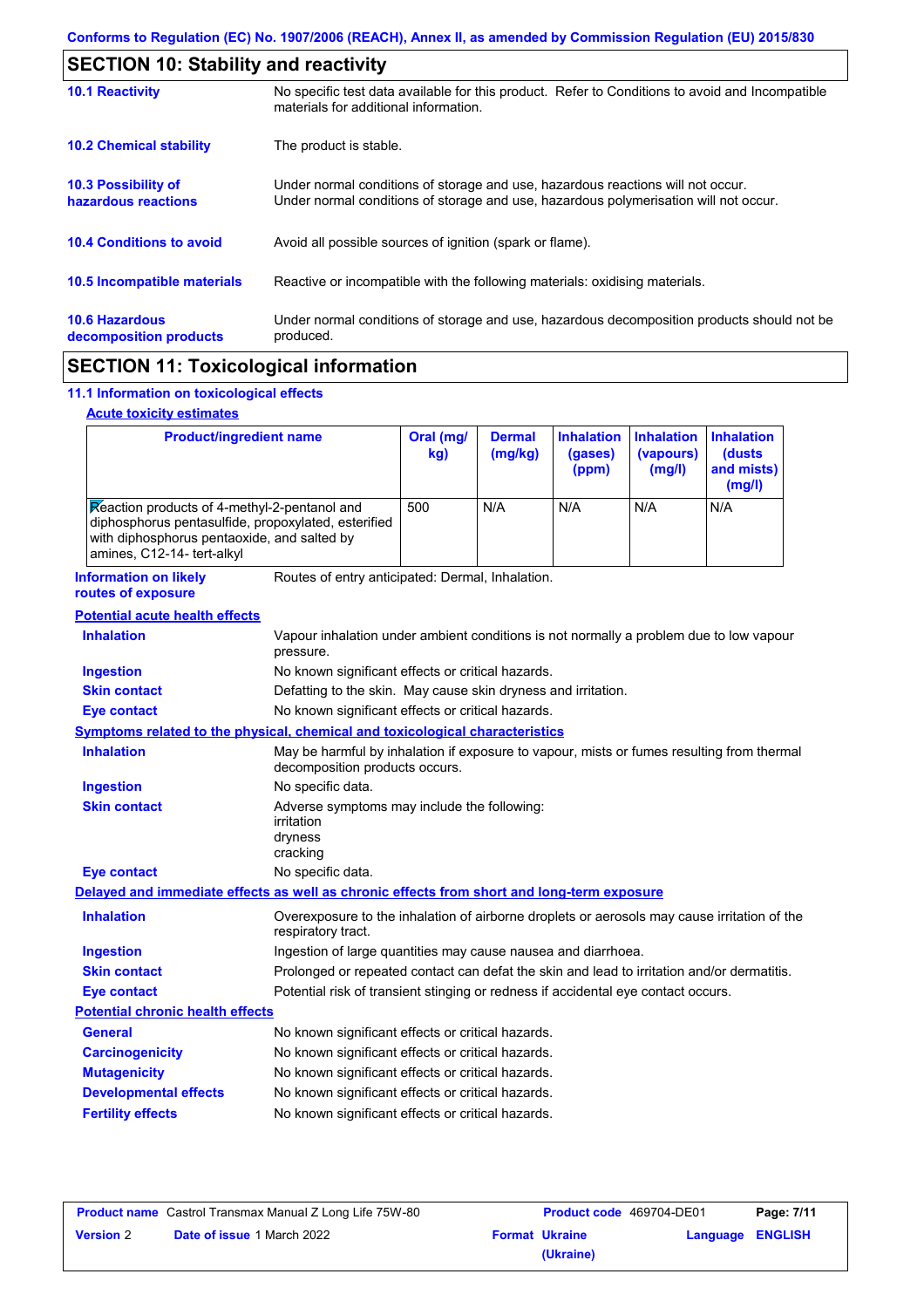## **SECTION 12: Ecological information**

## **12.1 Toxicity**

**Environmental hazards** Not classified as dangerous

**12.2 Persistence and degradability**

Not expected to be rapidly degradable.

### **12.3 Bioaccumulative potential**

This product is not expected to bioaccumulate through food chains in the environment.

| <b>12.4 Mobility in soil</b>                                  |                                                                      |
|---------------------------------------------------------------|----------------------------------------------------------------------|
| <b>Soil/water partition</b><br>coefficient (K <sub>oc</sub> ) | Not available.                                                       |
| <b>Mobility</b>                                               | Spillages may penetrate the soil causing ground water contamination. |

### **12.5 Results of PBT and vPvB assessment**

Product does not meet the criteria for PBT or vPvB according to Regulation (EC) No. 1907/2006, Annex XIII.

### **12.6 Other adverse effects**

| <b>Other ecological information</b> | Spills may form a film on water surfaces causing physical damage to organisms. Oxygen |
|-------------------------------------|---------------------------------------------------------------------------------------|
|                                     | transfer could also be impaired.                                                      |

## **SECTION 13: Disposal considerations**

### **13.1 Waste treatment methods**

**Product**

**Methods of disposal**

Where possible, arrange for product to be recycled. Dispose of via an authorised person/ licensed waste disposal contractor in accordance with local regulations.

## **Hazardous waste** Yes.

### **European waste catalogue (EWC)**

| <b>Waste code</b> | <b>Waste designation</b>                    |  |
|-------------------|---------------------------------------------|--|
| 13 02 06*         | synthetic engine, gear and lubricating oils |  |

However, deviation from the intended use and/or the presence of any potential contaminants may require an alternative waste disposal code to be assigned by the end user.

### **Packaging**

| <b>Methods of disposal</b> | Where possible, arrange for product to be recycled. Dispose of via an authorised person/<br>licensed waste disposal contractor in accordance with local regulations.                                                                    |
|----------------------------|-----------------------------------------------------------------------------------------------------------------------------------------------------------------------------------------------------------------------------------------|
| <b>Special precautions</b> | This material and its container must be disposed of in a safe way. Empty containers or liners<br>may retain some product residues. Avoid dispersal of spilt material and runoff and contact with<br>soil, waterways, drains and sewers. |
| <b>References</b>          | Commission 2014/955/EU<br>Directive 2008/98/EC                                                                                                                                                                                          |

# **SECTION 14: Transport information**

|                                           | <b>ADR/RID</b>                                                 | <b>ADN</b>     | <b>IMDG</b>                        | <b>IATA</b>                       |
|-------------------------------------------|----------------------------------------------------------------|----------------|------------------------------------|-----------------------------------|
| 14.1 UN number                            | Not regulated.                                                 | Not regulated. | Not regulated.                     | Not regulated.                    |
| 14.2 UN proper<br>shipping name           |                                                                |                |                                    |                                   |
| <b>14.3 Transport</b><br>hazard class(es) |                                                                |                |                                    |                                   |
| <b>14.4 Packing</b><br>group              |                                                                |                |                                    |                                   |
| 14.5<br><b>Environmental</b><br>hazards   | No.                                                            | No.            | No.                                | No.                               |
|                                           | <b>Product name</b> Castrol Transmax Manual Z Long Life 75W-80 |                | Product code 469704-DE01           | Page: 8/11                        |
| <b>Version 2</b>                          | Date of issue 1 March 2022                                     |                | <b>Format Ukraine</b><br>(Ukraine) | <b>ENGLISH</b><br><b>Language</b> |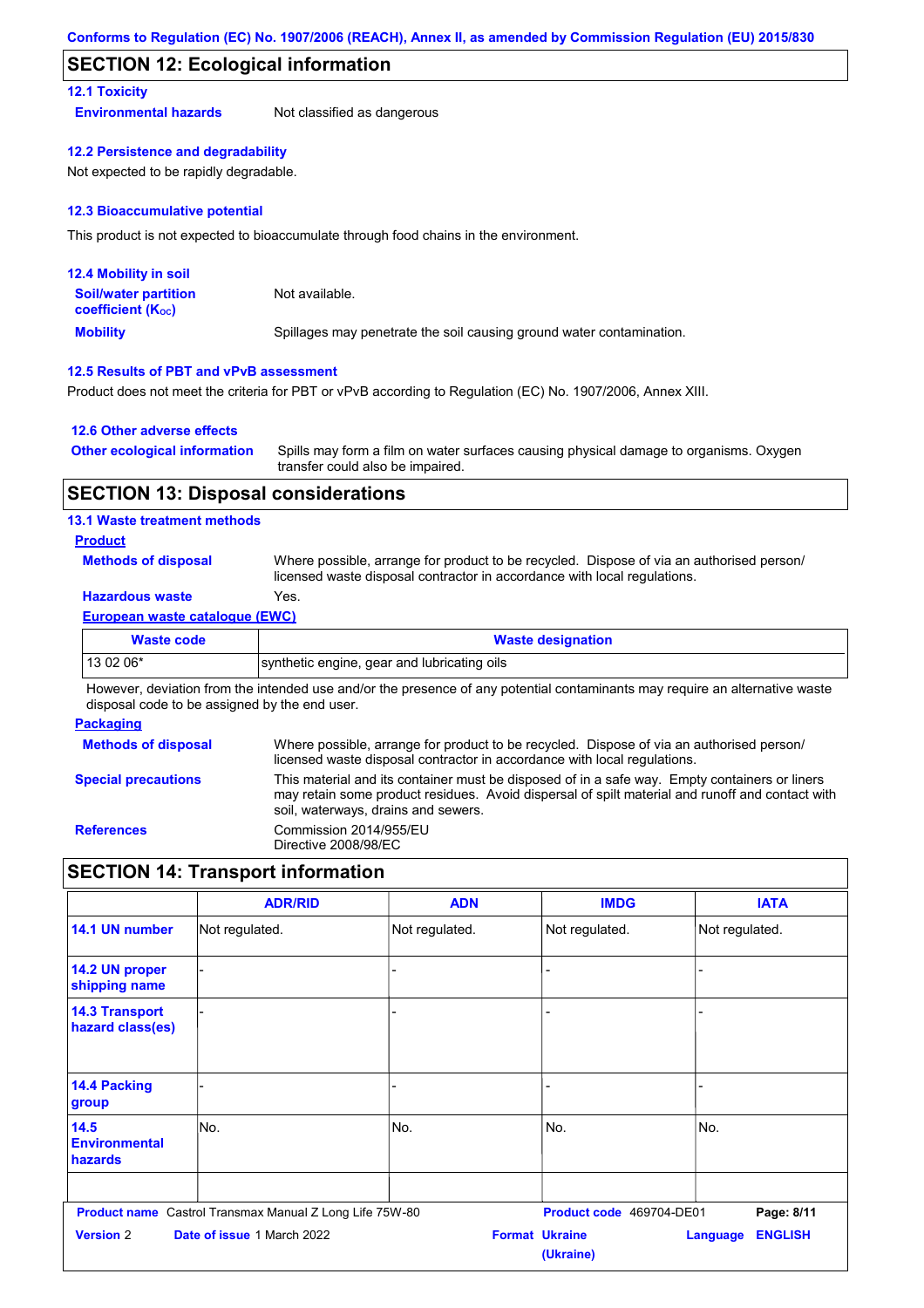|                                                                           |                                          | Conforms to Regulation (EC) No. 1907/2006 (REACH), Annex II, as amended by Commission Regulation (EU) 2015/830 |                                                                                                     |                                      |                              |
|---------------------------------------------------------------------------|------------------------------------------|----------------------------------------------------------------------------------------------------------------|-----------------------------------------------------------------------------------------------------|--------------------------------------|------------------------------|
|                                                                           |                                          | <b>SECTION 14: Transport information</b>                                                                       |                                                                                                     |                                      |                              |
| <b>Additional</b><br><b>information</b>                                   |                                          |                                                                                                                |                                                                                                     |                                      |                              |
| <b>14.6 Special precautions for</b><br>user                               |                                          | Not available.                                                                                                 |                                                                                                     |                                      |                              |
| <b>14.7 Transport in bulk</b><br>according to IMO<br><b>instruments</b>   |                                          | Not available.                                                                                                 |                                                                                                     |                                      |                              |
|                                                                           |                                          | <b>SECTION 15: Regulatory information</b>                                                                      |                                                                                                     |                                      |                              |
|                                                                           |                                          |                                                                                                                | 15.1 Safety, health and environmental regulations/legislation specific for the substance or mixture |                                      |                              |
|                                                                           | EU Regulation (EC) No. 1907/2006 (REACH) |                                                                                                                |                                                                                                     |                                      |                              |
|                                                                           |                                          | <b>Annex XIV - List of substances subject to authorisation</b>                                                 |                                                                                                     |                                      |                              |
| <b>Annex XIV</b>                                                          |                                          |                                                                                                                |                                                                                                     |                                      |                              |
|                                                                           | None of the components are listed.       |                                                                                                                |                                                                                                     |                                      |                              |
|                                                                           | <b>Substances of very high concern</b>   |                                                                                                                |                                                                                                     |                                      |                              |
|                                                                           | None of the components are listed.       |                                                                                                                |                                                                                                     |                                      |                              |
| <b>Other regulations</b>                                                  |                                          |                                                                                                                |                                                                                                     |                                      |                              |
| <b>REACH Status</b><br><b>United States inventory</b>                     |                                          | current requirements of REACH.<br>All components are active or exempted.                                       | The company, as identified in Section 1, sells this product in the EU in compliance with the        |                                      |                              |
| (TSCA 8b)                                                                 |                                          |                                                                                                                |                                                                                                     |                                      |                              |
| <b>Australia inventory (AIIC)</b>                                         |                                          | All components are listed or exempted.                                                                         |                                                                                                     |                                      |                              |
| <b>Canada inventory</b>                                                   |                                          | All components are listed or exempted.                                                                         |                                                                                                     |                                      |                              |
| <b>China inventory (IECSC)</b>                                            |                                          | All components are listed or exempted.                                                                         |                                                                                                     |                                      |                              |
| <b>Japan inventory (CSCL)</b>                                             |                                          | At least one component is not listed.                                                                          |                                                                                                     |                                      |                              |
| <b>Korea inventory (KECI)</b>                                             |                                          | All components are listed or exempted.                                                                         |                                                                                                     |                                      |                              |
| <b>Philippines inventory</b><br>(PICCS)                                   |                                          | At least one component is not listed.                                                                          |                                                                                                     |                                      |                              |
| <b>Taiwan Chemical</b><br><b>Substances Inventory</b><br>(TCSI)           |                                          | All components are listed or exempted.                                                                         |                                                                                                     |                                      |                              |
| Not listed.                                                               |                                          | Ozone depleting substances (1005/2009/EU)                                                                      |                                                                                                     |                                      |                              |
| Not listed.                                                               |                                          | Prior Informed Consent (PIC) (649/2012/EU)                                                                     |                                                                                                     |                                      |                              |
| <b>Seveso Directive</b>                                                   |                                          |                                                                                                                |                                                                                                     |                                      |                              |
|                                                                           |                                          | This product is not controlled under the Seveso Directive.                                                     |                                                                                                     |                                      |                              |
|                                                                           |                                          |                                                                                                                | A Chemical Safety Assessment has been carried out for one or more of the substances within          |                                      |                              |
| <b>15.2 Chemical safety</b><br>assessment                                 |                                          | this mixture. A Chemical Safety Assessment has not been carried out for the mixture itself.                    |                                                                                                     |                                      |                              |
|                                                                           |                                          |                                                                                                                |                                                                                                     |                                      |                              |
| <b>SECTION 16: Other information</b><br><b>Abbreviations and acronyms</b> |                                          | Inland Waterway                                                                                                | ADN = European Provisions concerning the International Carriage of Dangerous Goods by               |                                      |                              |
|                                                                           |                                          | Road                                                                                                           | ADR = The European Agreement concerning the International Carriage of Dangerous Goods by            |                                      |                              |
|                                                                           |                                          | ATE = Acute Toxicity Estimate<br><b>BCF</b> = Bioconcentration Factor                                          |                                                                                                     |                                      |                              |
|                                                                           |                                          | <b>CAS = Chemical Abstracts Service</b>                                                                        |                                                                                                     |                                      |                              |
|                                                                           |                                          |                                                                                                                | CLP = Classification, Labelling and Packaging Regulation [Regulation (EC) No. 1272/2008]            |                                      |                              |
|                                                                           |                                          | CSA = Chemical Safety Assessment<br><b>CSR = Chemical Safety Report</b>                                        |                                                                                                     |                                      |                              |
|                                                                           |                                          | <b>DMEL = Derived Minimal Effect Level</b>                                                                     |                                                                                                     |                                      |                              |
|                                                                           |                                          | DNEL = Derived No Effect Level                                                                                 | EINECS = European Inventory of Existing Commercial chemical Substances                              |                                      |                              |
|                                                                           |                                          | ES = Exposure Scenario                                                                                         |                                                                                                     |                                      |                              |
|                                                                           |                                          | EUH statement = CLP-specific Hazard statement                                                                  |                                                                                                     |                                      |                              |
|                                                                           |                                          | EWC = European Waste Catalogue                                                                                 |                                                                                                     |                                      |                              |
|                                                                           |                                          |                                                                                                                | GHS = Globally Harmonized System of Classification and Labelling of Chemicals                       |                                      |                              |
| <b>Version 2</b>                                                          | Date of issue 1 March 2022               | <b>Product name</b> Castrol Transmax Manual Z Long Life 75W-80                                                 | <b>Format Ukraine</b>                                                                               | Product code 469704-DE01<br>Language | Page: 9/11<br><b>ENGLISH</b> |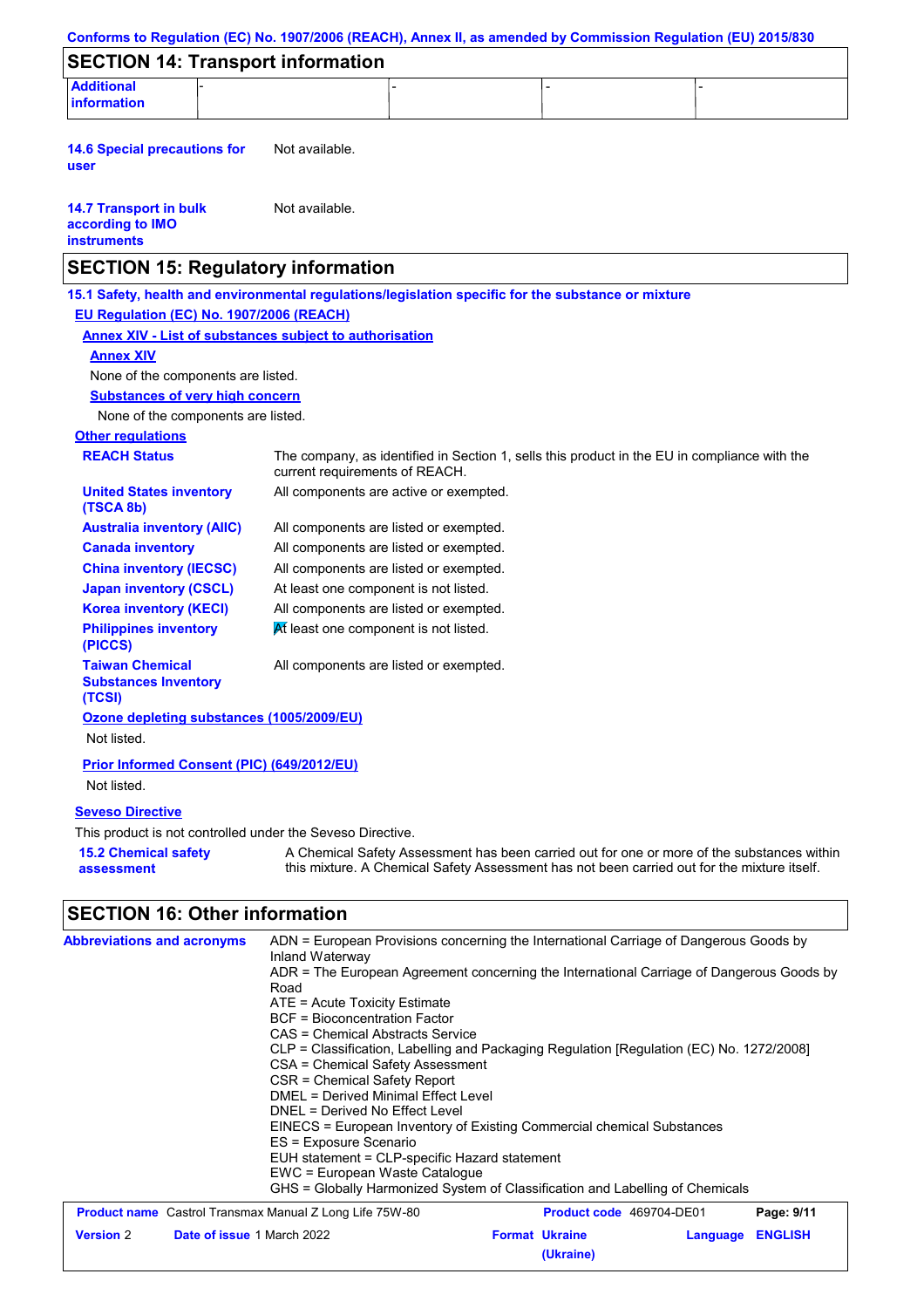## **SECTION 16: Other information**

IATA = International Air Transport Association IBC = Intermediate Bulk Container IMDG = International Maritime Dangerous Goods LogPow = logarithm of the octanol/water partition coefficient MARPOL = International Convention for the Prevention of Pollution From Ships, 1973 as modified by the Protocol of 1978. ("Marpol" = marine pollution) OECD = Organisation for Economic Co-operation and Development PBT = Persistent, Bioaccumulative and Toxic PNEC = Predicted No Effect Concentration REACH = Registration, Evaluation, Authorisation and Restriction of Chemicals Regulation [Regulation (EC) No. 1907/2006] RID = The Regulations concerning the International Carriage of Dangerous Goods by Rail RRN = REACH Registration Number SADT = Self-Accelerating Decomposition Temperature SVHC = Substances of Very High Concern STOT-RE = Specific Target Organ Toxicity - Repeated Exposure STOT-SE = Specific Target Organ Toxicity - Single Exposure TWA = Time weighted average UN = United Nations UVCB = Complex hydrocarbon substance VOC = Volatile Organic Compound vPvB = Very Persistent and Very Bioaccumulative Varies = may contain one or more of the following 64741-88-4 / RRN 01-2119488706-23, 64741-89-5 / RRN 01-2119487067-30, 64741-95-3 / RRN 01-2119487081-40, 64741-96-4/ RRN 01-2119483621-38, 64742-01-4 / RRN 01-2119488707-21, 64742-44-5 / RRN 01-2119985177-24, 64742-45-6, 64742-52-5 / RRN 01-2119467170-45, 64742-53-6 / RRN 01-2119480375-34, 64742-54-7 / RRN 01-2119484627-25, 64742-55-8 / RRN 01-2119487077-29, 64742-56-9 / RRN 01-2119480132-48, 64742-57-0 / RRN 01-2119489287-22, 64742-58-1, 64742-62-7 / RRN 01-2119480472-38, 64742-63-8, 64742-65-0 / RRN 01-2119471299-27, 64742-70-7 / RRN 01-2119487080-42, 72623-85-9 / RRN 01-2119555262-43, 72623-86-0 / RRN 01-2119474878-16, 72623-87-1 / RRN 01-2119474889-13

### **Procedure used to derive the classification according to Regulation (EC) No. 1272/2008 [CLP/GHS]**

| <b>Classification</b>                                                                                  |                                                                                          | <b>Justification</b>                                                                                                                                                                                                 |  |  |  |  |
|--------------------------------------------------------------------------------------------------------|------------------------------------------------------------------------------------------|----------------------------------------------------------------------------------------------------------------------------------------------------------------------------------------------------------------------|--|--|--|--|
| Not classified.                                                                                        |                                                                                          |                                                                                                                                                                                                                      |  |  |  |  |
| <b>H</b> 302<br><b>Full text of abbreviated H</b><br>H304<br><b>statements</b><br>H317<br>H319<br>H411 |                                                                                          | Harmful if swallowed.<br>May be fatal if swallowed and enters airways.<br>May cause an allergic skin reaction.<br>Causes serious eye irritation.<br>Toxic to aguatic life with long lasting effects.                 |  |  |  |  |
| <b>Full text of classifications</b><br>[CLP/GHS]                                                       | <b>Acute Tox. 4</b><br>Aquatic Chronic 2<br>Asp. Tox. 1<br>Eye Irrit. 2<br>Skin Sens, 1B | <b>ACUTE TOXICITY - Category 4</b><br>LONG-TERM (CHRONIC) AQUATIC HAZARD - Category 2<br><b>ASPIRATION HAZARD - Category 1</b><br>SERIOUS EYE DAMAGE/EYE IRRITATION - Category 2<br>SKIN SENSITISATION - Category 1B |  |  |  |  |
| <b>History</b>                                                                                         |                                                                                          |                                                                                                                                                                                                                      |  |  |  |  |
| Date of issue/ Date of<br><b>revision</b>                                                              | 01/03/2022.                                                                              |                                                                                                                                                                                                                      |  |  |  |  |
| Date of previous issue                                                                                 | 22/10/2020.                                                                              |                                                                                                                                                                                                                      |  |  |  |  |
| <b>Prepared by</b>                                                                                     | <b>Product Stewardship</b>                                                               |                                                                                                                                                                                                                      |  |  |  |  |

## **Indicates information that has changed from previously issued version.**

#### **Notice to reader**

All reasonably practicable steps have been taken to ensure this data sheet and the health, safety and environmental information contained in it is accurate as of the date specified below. No warranty or representation, express or implied is made as to the accuracy or completeness of the data and information in this data sheet.

The data and advice given apply when the product is sold for the stated application or applications. You should not use the product other than for the stated application or applications without seeking advice from BP Group.

It is the user's obligation to evaluate and use this product safely and to comply with all applicable laws and regulations. The BP Group shall not be responsible for any damage or injury resulting from use, other than the stated product use of the material, from any failure to adhere to recommendations, or from any hazards inherent in the nature of the material. Purchasers of the product for supply to a third party for use at work, have a duty to take all necessary steps to ensure that any person handling or using the product is provided with the information in this sheet. Employers have a duty to tell employees and others who may be affected of any hazards described in this sheet and of any precautions that should be taken. You can contact the BP Group to ensure that this document is the most current available. Alteration of this document is strictly prohibited.

| <b>Product name</b> Castrol Transmax Manual Z Long Life 75W-80 |                                   | <b>Product code</b> 469704-DE01 |                       | Page: 10/11             |  |
|----------------------------------------------------------------|-----------------------------------|---------------------------------|-----------------------|-------------------------|--|
| <b>Version 2</b>                                               | <b>Date of issue 1 March 2022</b> |                                 | <b>Format Ukraine</b> | <b>Language ENGLISH</b> |  |
|                                                                |                                   |                                 | (Ukraine)             |                         |  |